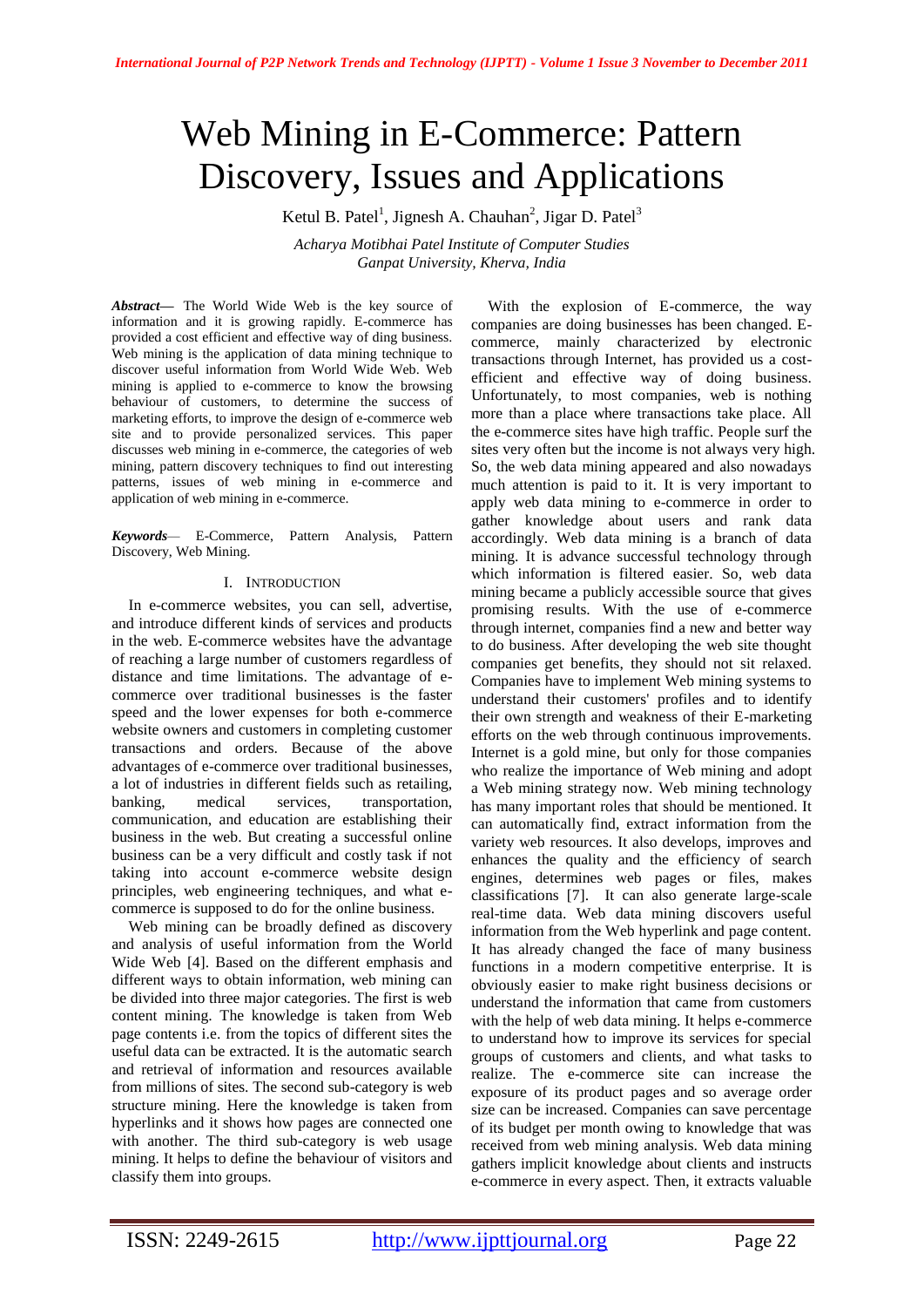and comprehensible information from huge web resources to instruct e-commerce. It also gathers the information in an automated way and builds models used to predict customer purchasing decisions. Web mining is very precious to the company in the fields of understanding customer behaviour, improving customer services and relationship, launching target marketing campaigns, measuring the success of marketing efforts, and so on.

The pattern discovery techniques include algorithms to find interesting and useful patterns from web data. Some of them are association rules, clustering, sequential patterns, classification etc. Pattern analysis techniques are used to highlight overall patterns in data and to filter out uninteresting patterns. The statistical data should be analysed on the types of visitors that come to the website. Also, it is important to analyse the steps visitors make to reach the site. Sometimes, these are similar steps, similar key-words or similar tags. Further, association rules are derived in order to identify the correlations between the web pages. Then it should be analysed how the goal of the client"s visit was satisfied. With the vast amount of customers, it is well understood in the web data mining. There are several methods of web data mining in e-commerce. The path analysis method is used to improve the page and site structure. Discovery of association rules explains how the actions are related. This method helps to illuminate unneeded information from web pages. Discovery of sequence models method helps to personalize services through the behaviour of the customers. Discovery of classification rule method explains how to classify users. The discovery of cluster analysis shows how the users are similar to provide better services in ecommerce [8].

### II. WEB MINING

Web Mining is the application of data mining technique to discover and retrieve useful and interesting patterns from web data [4]. Web data contains different kinds of information including web documents data, web structure data and web log data. According to the kinds of data to be mined, Web Mining can be broadly divided into three categories: Web content mining, Web structure mining and Web usage mining.

#### *A. Web Content Mining*

Web Content Mining is the task of extracting knowledge from the content of documents on World Wide Web. The Web document usually contains several types of data, such as text, image, audio, video, metadata and hyperlinks. Some of them are semistructured such as HTML documents or a more structured data like the data in the tables or database generated HTML pages, but most of the data is unstructured text data. The unstructured characteristic of Web data forces the Web content mining technique towards a more complicated approach. Web content

mining describes the automatic search of information resources available online, and involves mining Web data content. It focuses on techniques for searching the web for documents whose content meets a certain criterion. The documents found are used to build a local knowledgebase.



Fig. 1 Web Mining Categories

# *B. Web Structure Mining*

Web Structure Mining is the process of discovering structure information from the Web. It describes the connectivity in the Web subset based on the given collection of interconnected Web documents. The structure of a typical Web graph consists of Web pages as nodes, and hyperlinks as edges connecting related pages. A Hyperlink is a structural unit that connects a location in a Web page to different location, either within the same Web page or on a different Web page. A hyperlink that connects to a different part of the same page is called an Intra-Document Hyperlink, and a hyperlink that connects two different pages is called an Inter-Document Hyperlink. Mining the structure and Web page structure, can be used to guide the classification and clustering of pages to find authoritative pages to improve retrieval performance.

#### *C. Web Usage Mining*

Web Usage Mining is the application of data mining techniques to discover interesting usage patterns from Web data, in order to understand and better serve the needs of Web-based applications. Usage data captures the identity or origin of Web users along with their browsing behaviour at a Web site [5]. The strategic goals of Web usage mining are prediction of the user"s behaviour within the site, comparison between expected and actual Web site usage, and adjustment of the Web site with respect to the users' interests.

The fist type of source data for web usage mining is Web Server Data. When web users interact with a site, their behaviour is recorded in web server logs on web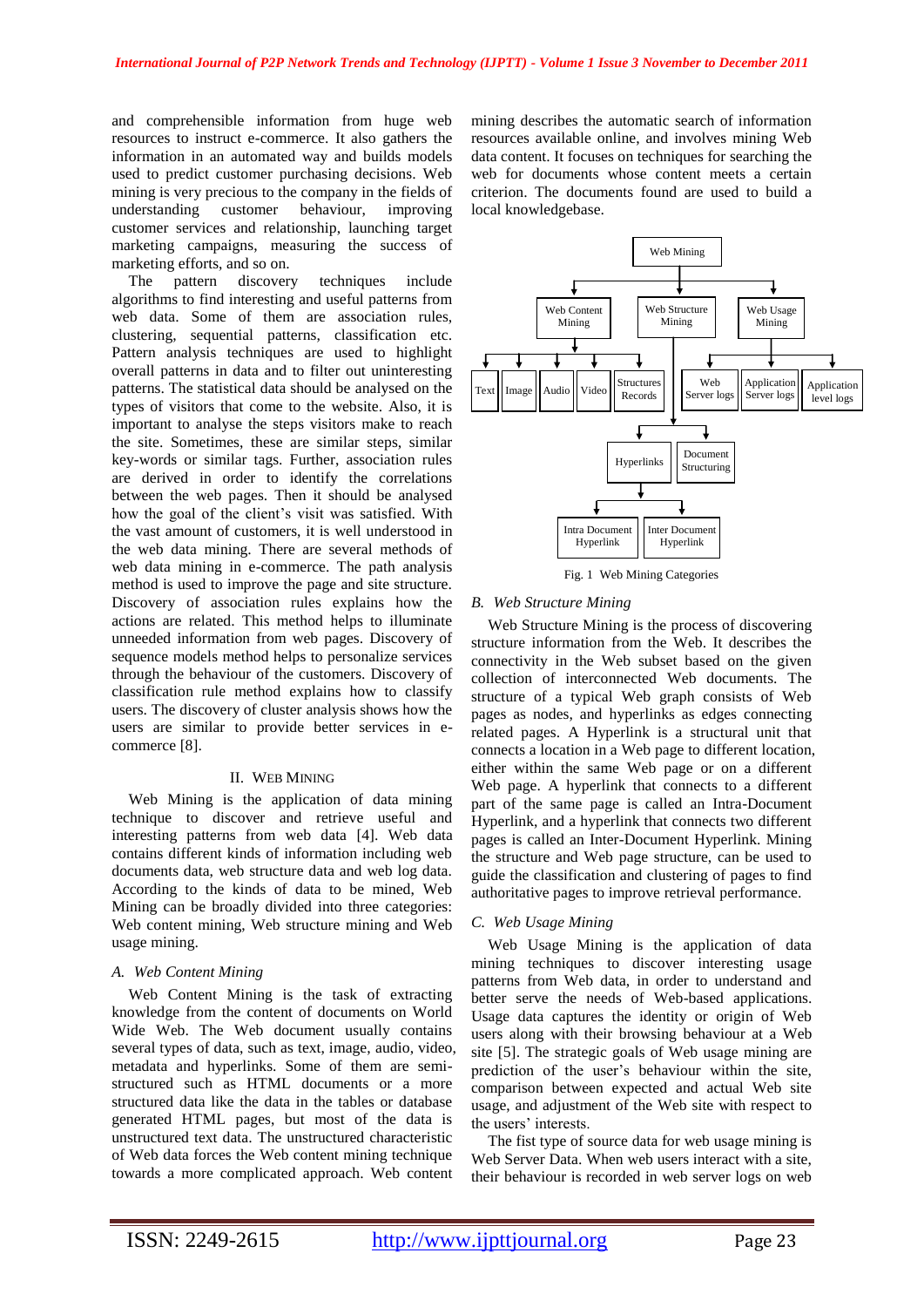server. These log files may contain valuable information characterizing the users' experience in the site. Some of the typical data collected at a Web server include IP addresses, page references, and access time of the users. In addition, since in a medium size site log files amount to several megabytes a day, there is a necessity of techniques and tools to help take advantage of their content. Application Level Data is another source for web usage mining. With this type of data it is possible to record various kinds of events in an application. These data is used for generating histories about selected special events. The data in this category can be divided into three categories based on the source of its collection: on the server side, the client side, and the proxy side.

# III. PATTERN DISCOVERY TECHNIQUES

Pattern discovery techniques involve algorithms to discover interesting patterns from web data. Once user transactions or sessions have been identified, there are several kinds of access pattern mining that can be performed depending on the needs of the analyst. Some of these discovery techniques are discussed below.

# *A. Path Analysis*

Graph models are most commonly used for Path Analysis. In the graph models, a graph represents some relation defined on Web pages and each tree of the graph represents a web site. Each node in the tree represents a web page and edges between trees represent the links between web sites and the edges between nodes inside a same tree represent links between documents at a web site. When path analysis is used on the site as a whole, this information can offer valuable insights about navigational problems. Most graphs are involved in determining frequent traversal patterns and more frequently visited paths in a web site. For Example: What paths do users traversal before they go to a particular URL? Examples of information that can be discovered through path analysis are:

- 69% of clients who accessed /company/products/ order.asp by starting at /company and proceeding through /company/whatsnew.html, and /company/ products/sample.html ;
- 58% of clients left the site after four or less page references.

The first rule tells us that 69% of visitors decided to make a purchase after seeing the sample of the products. The second rule indicates an attrition rate for the site. Since many users don"t browse further than four pages into the site, it is tactful to ensure that most important information for example product sample, is contained within four pages of the common site entry points.

# *B. Association Rules*

Predict the association and correlation among set of items where the presence of one set of items in a transaction implies with a certain degree of confidence the presence of other items. That is, it can discover the correlations between pages that are most often referenced together in a single server session/user session. It can provide the information: What are the set of pages frequently accessed together by web users? What page will be fetched next? What are paths frequently accessed by web users?. Implement association rules to on-line shopper can generally find out his/her spending habits on some related products [3]. For example, if a transaction of an on-line shopper consists of a set of items, while each item has a separate URL. Then the shopper's buying pattern will be recorded in the log file, and the knowledge mined from which, can be the form like the following:

- 35% of clients who accessed the web page with URL /company/products/bread.html, also accessed /company/ products/milk.htm.
- 50% of clients who accessed /company/announcements/ special.html, placed an online order in /company/ products/products1.html
- *C. Sequential Patterns*

Sequential patterns discovery is to find the intertransaction patterns such that the presence of a set of items is followed by another item in the time-stamp ordered transaction set [9]. Web log files can record a set of transactions in time sequence. Using sequential pattern discovery, useful user trends can be discovered, predictions concerning visit pattern can be made, website navigation can be improved and adopt web site contents to individual client requirements or to provide clients with automatic recommendations that best suit customer profiles. The sequential patterns can be discovered as the following form:

 50% of client who bought items in /pcworld/computers/, also placed an order online in /pcworld/accessories/ within 15 days

# *D. Decision Trees*

A decision tree is essentially a flow chart of questions or data points that ultimately leads to a decision [10]. For example, a car-buying decision tree might start by asking whether you want a 2008 or 2009 model year car, then ask what type of car, then ask whether you prefer power or economy, and so on. Ultimately it can determine what might be the best car for you. Decision trees systems are incorporated in product-selection systems offered by many vendors. They are great for situations in which a visitor comes to a Web site with a particular need. But once the decision has been made, the answers to the questions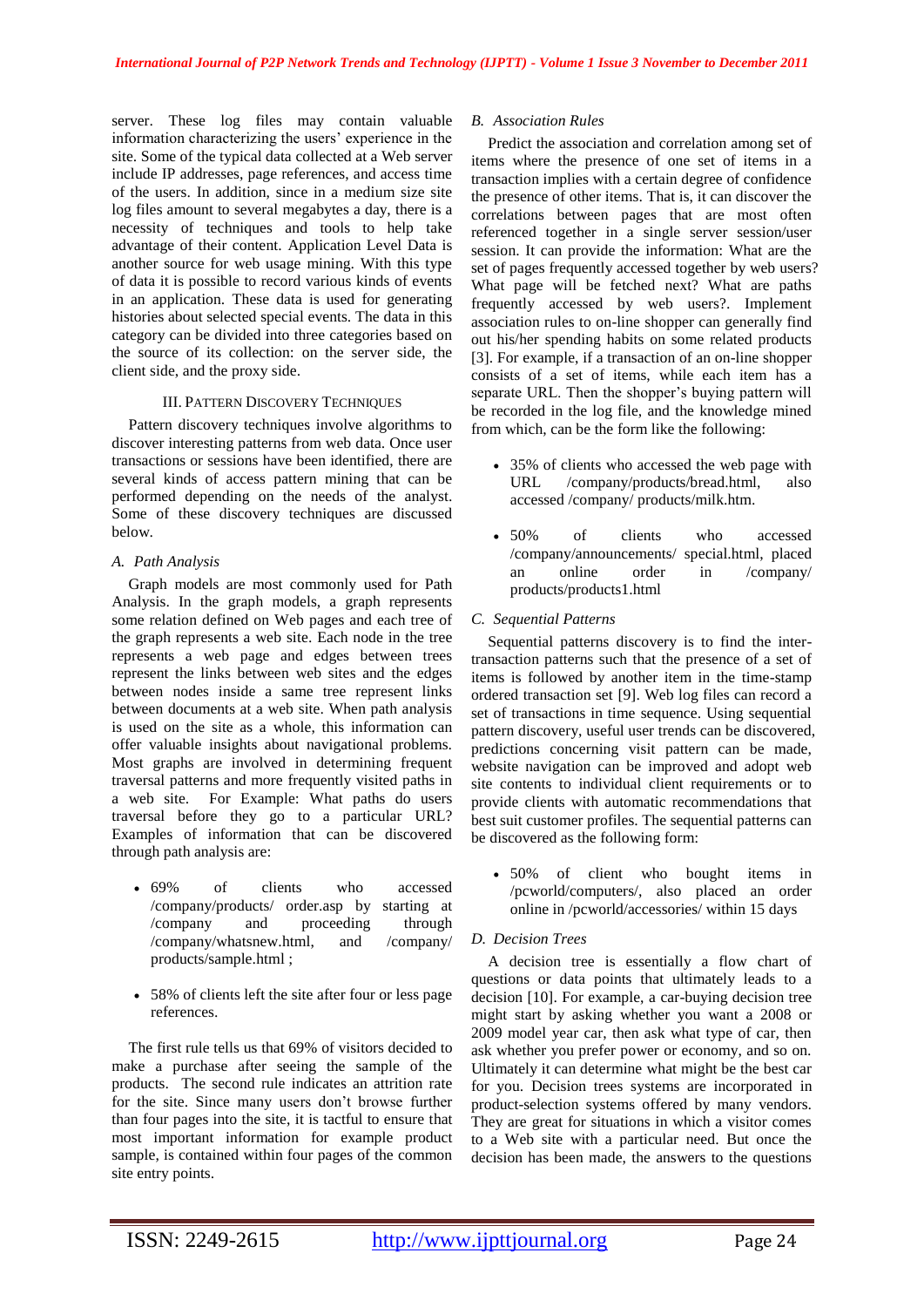contribute little to targeting or personalization of that visitor in the future.

# *E. Clustering*

Clustering identifies visitors who share common characteristics. After you get the customers'/visitors' profiles, you can specify how many clusters to identify within a group of profiles, and then try to find the set of clusters that best represents the most profiles [9]. Besides information from Web log files, customer profiles often need to be obtained from an on-line survey form when the transaction occurs. For example, you may be asked to answer the questions like age, gender, email account, mailing address, hobbies, etc. Those data will be stored in the company's customer profile database, and will be used for future data mining purpose. An example of clustering could be:

• 50% of clients who applied discover platinum card in /discovercard/customerService/newcard, were in the 25-30 age group, with annual income between \$40,000 – 50,000.

Clustering of client information can be used on the development and execution of future marketing strategies, online and/or off-line, such as automated mailing campaign.

# *F. Grouping*

Users usually can draw higher-level conclusions by grouping similar information. For example, grouping all Netscape browsers together and all Microsoft browsers together will show which browser is more popular on the site, regardless of minor versions. Similarly, grouping all referring URLs containing the word "Yahoo" shows how many visitors came from a Yahoo server. For example:

<http://search.yahoo.com/bin/search?p=Web+Miners>

# *G. Filtering*

Simple reporting needs require only simple analysis systems. However, as the company"s Web becomes more integrated with the other functionality of the company, for example, customer service, human resources, marketing activity, analysis need to rapidly expand. For example, the company launches a marketing campaign. Print and television ads now are designed to drive consumers to a Web site, rather than to call an 800 number or to visit a store. Consequently, tracking online marketing campaign results is no longer a minor issue but a major marketing concern.

Often it's difficult to predict which variables are critical until considerable information has been captured and analysed. Consequently, a Web traffic analysis system should allow precise filtering and grouping information even after the data has been collected. Systems that force a company to predict which variables are important before capturing the data can lead to poor decisions because the data will be skewed toward the expected outcome. Filtering information allows a manager to answer specific questions about the site. For example, filters can be used to calculate how many visitors a site received this week from Microsoft. In this example, a filter is set for "this week", and for visitors that have the word "Microsoft" in their domain name e.g.proxy12.microsoft.com. This could be compared to overall traffic to determine what percentage of visitor"s work for Microsoft.

# *H. Dynamic Site Analysis*

Traditional Web sites were usually static HTML pages, often hand-crafted by Webmasters. Today, a number of companies, including Microsoft, make systems that allow an HTML file to be dynamically created around a database. This offers advantages like, included centralized storage, flexibility, and version control. But it also presents problems for some Web traffic analysis because the simple URLs normally seen on Web sites may be replaced by very long lines of parameters and cryptic ID numbers. In such systems, query strings typically are used to add critical data to the end of a URL usually delimited with a "?". For example, the following referring URL is from Netscape Search:

• [http://search.netscape.com/cgi](http://search.netscape.com/cgi-in/search?search=%20Federal+Tax+Return+Form&cp=ntserch)[in/search?search=](http://search.netscape.com/cgi-in/search?search=%20Federal+Tax+Return+Form&cp=ntserch)  [Federal+Tax+Return+Form&cp=ntserch](http://search.netscape.com/cgi-in/search?search=%20Federal+Tax+Return+Form&cp=ntserch)

By looking at the data after the "?" we see that this visitor searched for "Federal Tax Return Form" on Netscape before coming to our site. Netscape encodes this information with a query parameter called "search" and separates each search keyword with the "+" character. In this example, "Federal," "Tax," "Return" and "Form" each is referred to as parameter values. By looking at this information, companies can tell what the visitor is looking for. This information can be used for altering a Web site to ensure that information visitors are looking for is readily available, and for purchasing keywords from search engines.

# *I. Cookies*

Cookies usually are randomly assigned IDs that a Web server gives to a Web browser the first time that the browser connects to a Web site. On subsequent visits, the Web browser sends the same ID back to the Web server, effectively telling the Web site that a specific user has returned. Cookies are independent of IP addresses, and work well on sites with a substantial number of visitors from ISPs. Authenticated usernames even more accurately identify individuals, but they require each user to enter a unique username and password, something that most Web sites are unwilling to mandate. Cookies benefit Web site developers by more easily identifying individual visitors, which results in a greater understanding of how the site is used. Cookies also benefit visitors by allowing Web sites to recognize repeat visits. For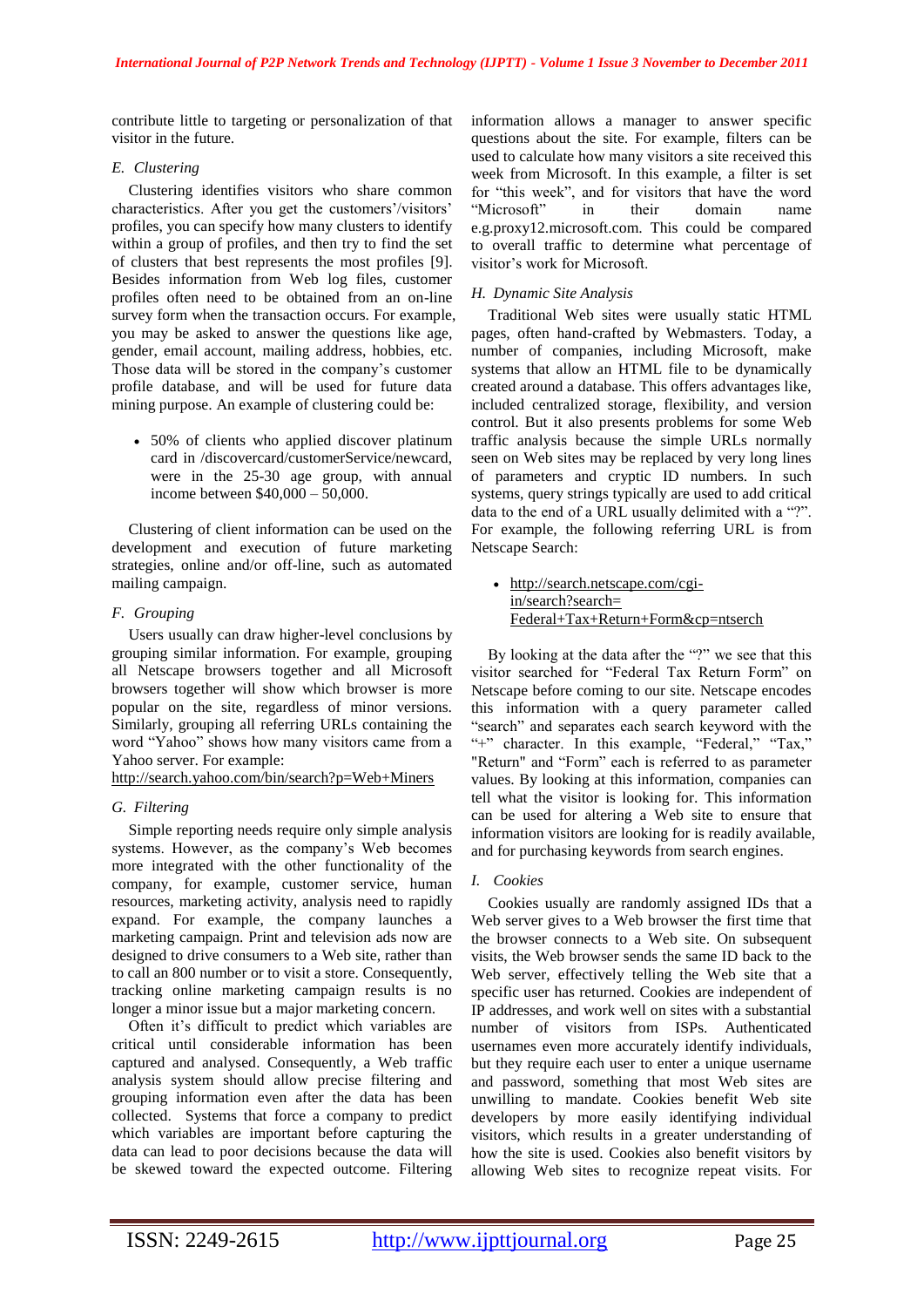example, Amazon.com uses cookies to enable their "one-click" ordering system. Since Amazon already has your mailing address and credit card on file, you don"t re-enter this information, making the transaction faster and easier. The cookie does not contain this mailing or credit card information; that information typically was collected when the visitor entered it into a form on the Web site. The cookie merely confirms that the same computer is back during the next site visit.

If a Web site uses cookies, information will appear in the cookie field of the log file, and can be used by Web traffic analysis software to do a better job of tracking repeat visitors. Unfortunately, cookies remain a misunderstood and controversial topic. A cookie is not an executable program, so it can"t format your hard drive or steal private information. Modern browsers have the ability to turn cookie processing on or off, so users who chose not to accept them are accommodated.

#### IV.ISSUES OF WEB MINING IN E-COMMERCE

There are some issues that need to be discussed in order to apply the web mining in e-commerce.

- Certain important implementation parameters in retail e-commerce sites like the automatic time outs of user sessions due to perceived inactivity at the user end need to be based not purely on data mining algorithms, but on the relative importance of the users to the organization [1]. It should not turn out that large clients are made to lose their shopping carts due to the time outs that were fixed based on a data mining of the application logs.
- Generating logs for several million transactions is a costly exercise. It may be wise to generate appropriate logs by conducting random sampling, as is done in statistical quality control. But such a sampling may not capture rare events, and in some cases like in advertisement referral based compensations, the data capture may be mandatory. Techniques thus need to be in place that can do this sampling in an intelligent fashion.
- Designing user interface forms needs to consider the data mining issues in mind. For instance, disabling default values on various important attributes like Gender, Marital status, Employment status, etc., will result in richer data collected for demographical analysis. The users should be made to enter these values, since it has found that several users left the default values untouched [2].
- Mining data at the right level of granularity is essential. Otherwise, the results from the data mining exercise may not be correct.
- Collecting data at the right level of abstraction is very important. Web server logs were originally meant for debugging the server

software. Hence they convey very little useful information on customer related transactions. Approaches including sessionising the web logs may yield better results. A preferred alternative would be having the application server itself log the user related activities. This is certainly going to be richer in semantics compared to the state-less web logs, and is easier to maintain compared to state-full web logs [11][1].

## V. APPLICATION OF WEB MINING IN E-COMMERCE

#### *A. Customer Attraction*

The two essential parts of attraction are the selection of new prospective customers and the acquisition of selected potential candidates. One marketing strategy to perform this exercise is to find common characteristics in already existing visitors' information and behaviour for the classes of profitable and non-profitable customers [7]. These groups are then used as labels for a classifier to discover Internet marketing rules, which are applied online on site visitors. Depending on the outcome, a dynamically created page is displayed, whose contents depends on found associations between browser information and offered products / services. The three classification labels used were 'no customer', that is browsers who have logged in, but did not purchase, 'visitor once' and "visitor regular". An example rule is as follows.

if Region = IRL and Domain1 IN [uk, ie] and Session > 320 Seconds then VisitorRegular Support =  $6.4\%$ ; Confidence =  $37.2\%$ 

This type of rule can then be used for further marketing actions such as displaying special offers to first time browsers from the two mentioned domains after they have spent a certain period of time on the shopping site.

## *B. Customer Retention*

Customer retention is the step of managing the process of keeping the online shopper as loyal as possible. Due to the non-existence of physical distances between providers, this is an extremely challenging task in electronic commerce scenarios. One strategy is similar to acquisition that is dynamically creating web offers based on associations. However, it has been proven more successful to consider associations across time, also known as sequential patterns. The discovered sequence can be used to display special offers dynamically to keep a customer interested in the site, after a certain page sequence with a threshold support and / or confidence value has been visited.

# *C. Cross-Sales*

The objective of cross-sales is to diversify selling activities horizontally or vertically to an existing